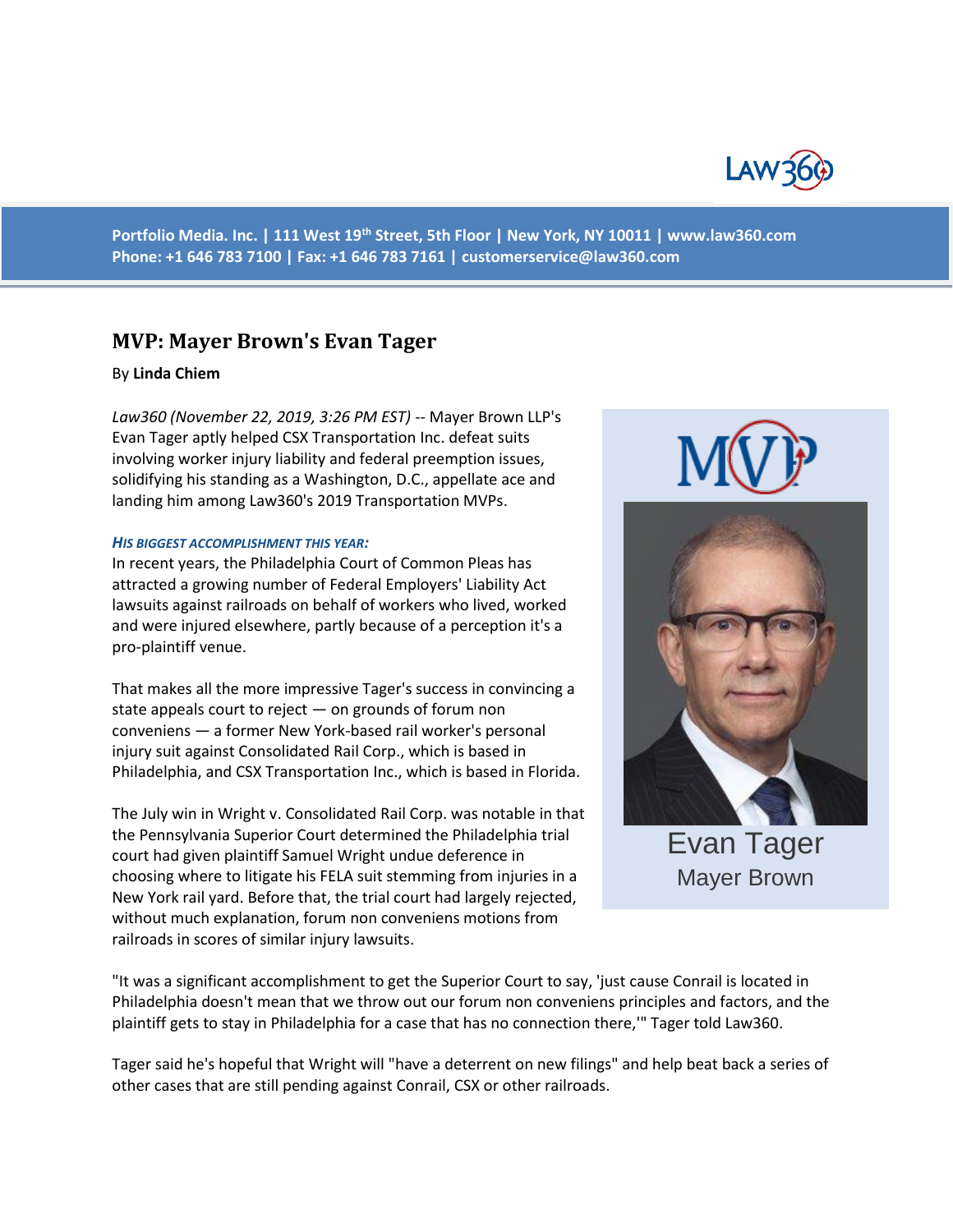"It's having a fairly broad impact. I'm not going to say the battle has been won," he said. "It's fought in stages and I think we have won an important stage."

#### *HIS PROUDEST MOMENT THIS YEAR:*

Tager and his team scored another win for CSX in June before the Georgia Court of Appeals that Tager described as one of his proudest moments this year because it dealt with the scope of liability for railroads in tort cases from accidents at rail crossings.

CSX Transportation v. Delor was a case with tragic circumstances. Two college students were killed in 2011 when the vehicle they were riding in veered off the road and crashed into a tree after traversing a rail crossing — which had only days before been upgraded with concrete panels — at high speed.

The students' families sued the Georgia Department of Transportation, CSX and its paving subcontractor, C&H Paving Inc., alleging there was inadequate signage and warning devices at the crossing; that the crossing shouldn't have been reopened until additional upgrading had been performed to correct the slope of the crossing; and that CSX was in a "joint enterprise" with GDOT and therefore also liable.

When the case went to the Georgia Court of Appeals, Tager successfully convinced the panel that GDOT, rather than CSX, had responsibility under state law for the warning signs and the decision to reopen the crossing.

"It's a proud moment in the sense that we were able to articulate the point in a way that resonated with the court," Tager told Law360. "So whenever you feel like you're being heard and they get it, you can be proud of the work you did."

## *WHAT MOTIVATES HIM:*

As a member of Mayer Brown's Supreme Court and appellate and class action practice groups, Tager said he taps into his three decades of experience to deftly execute legal strategies concerning interstate commerce, preemption, punitive damages, class certification standards, tort law and additional issues affecting transportation and other industries.

"I love the ability to try to shape the law. I've been very fortunate in my career to be involved in a lot of cutting-edge cases that have themselves made their way into the case books," Tager said. "That is extremely gratifying ... because you know that you did something to move the law or clarify the law. From an intellectual perspective, it doesn't really get much better than that."

Articulating legal arguments in a persuasive way is another thing that drives him, Tager added.

"You're trying to educate the court, you're trying to persuade the court and you're trying to turn the lightbulb on in the judge's head so that the points you're making resonate," he said. "That is a challenge of appellate practice that not everybody appreciates. It is an art."

Meanwhile, Tager said his work in transportation has evolved since his early years representing trucking groups like the American Trucking Associations in constitutional and dormant commerce clause challenges to various state tolling and taxing regulations.

His railroad practice began to grow as more FELA cases streamed in, which fit nicely with his love of tort law, he noted.